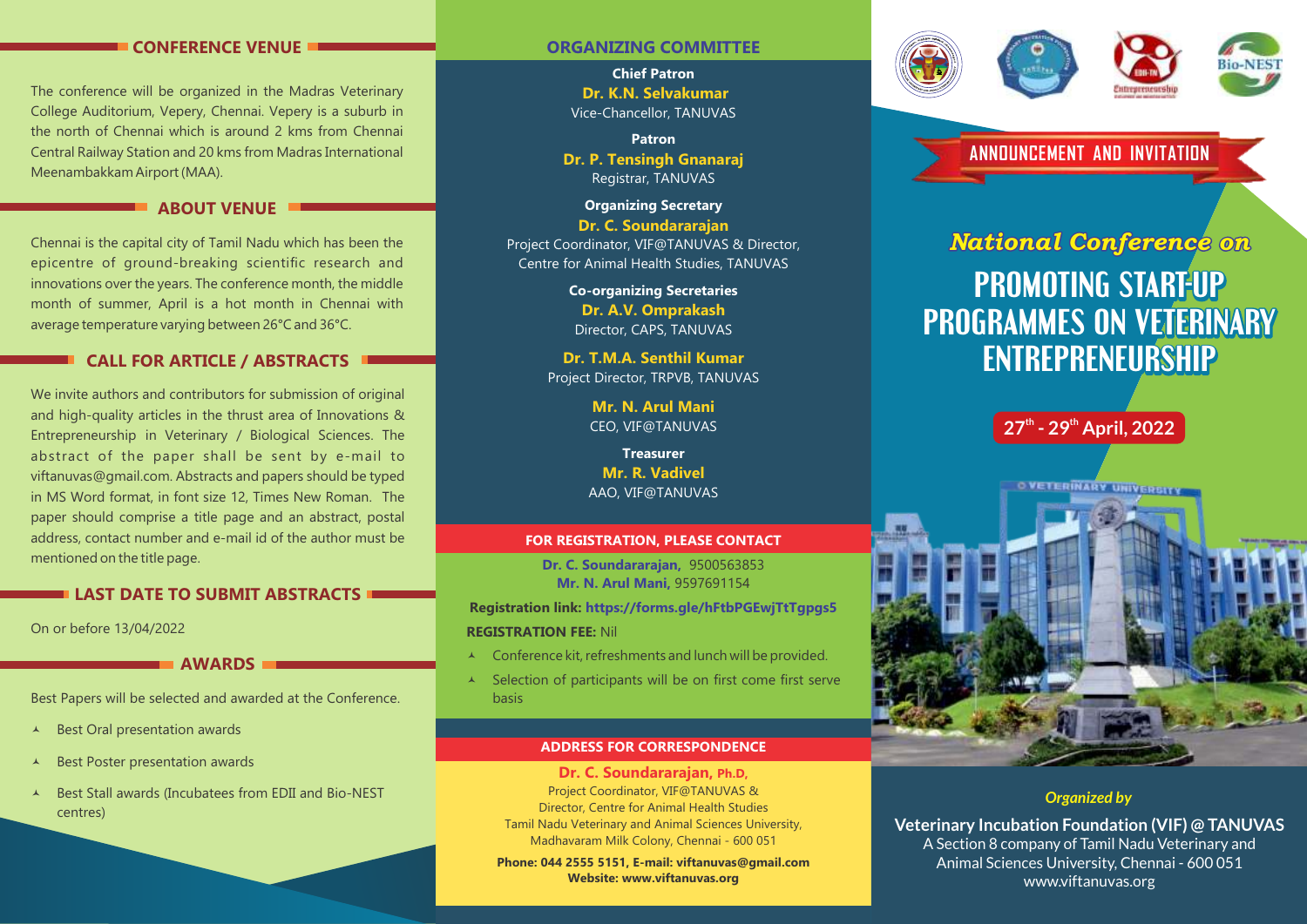## **ABOUT TANUVAS**

Tamil Nadu Veterinary and Animal Sciences University (TANUVAS), the first of its kind in India, was established in the year 1989. TANUVAS, in its 25<sup>th</sup> year of existence and excellence, celebrated its Silver Jubilee in the year 2014. TANUVAS continues to strive in ensuring excellence in education, research and extension in the fields of veterinary, animal and food sciences. Recognizing the unequivocal contributions of TANUVAS to growth and development of livestock, poultry and food sectors, the Indian Council of Agricultural Research has showered it with the coveted Sardar Patel Outstanding ICAR Institution Award 2011 in the year 2012. A distinction no other Veterinary University in the country has received, which stands as a testimony to the excellence and accomplishments of TANUVAS in education, research and extension activities of livestock and poultry sectors concerned.

TANUVAS has nine constituent colleges as below:

- ▲ Madras Veterinary College, Chennai
- © Veterinary College and Research Institute, Namakkal
- © Veterinary College and Research Institute, Tirunelveli
- © Veterinary College and Research Institute, Orathanadu
- © Veterinary College and Research Institute, Salem
- © Veterinary College and Research Institute, Theni
- Veterinary College and Research Institute, Udumalpet
- © College of Food and Dairy Technology, Koduvalli
- © College of Poultry Production and Management, Hosur

# **ABOUT VIF@TANUVAS**

Veterinary Incubation Foundation (VIF) @TANUVAS is a Section 8 company located at CUL building, Tamil Nadu Veterinary and Animal Sciences University, Madhavaram, Chennai. VIF @ TANUVAS has been established with the financial support of Entrepreneurship Development and Innovation Institute (EDII), Chennai, Government of Tamil Nadu, BIRAC-BioNEST, Govt. of India and State fund for Strengthening of VIF@TANUVAS, Government of Tamil Nadu for nurturing start-up companies and entrepreneurs in the

area of veterinary, animal sciences and allied sectors. VIF@TANUVAS has been established with a vision to foster 'Vetpreneurship' to facilitate translation of research outcomes for the benefit of stakeholders with or without industry support. Our mission is to ensure that research outcomes of technology and services are made available either to the market or directly to stakeholders and also to drive the research in institutions in areas of market-need.

# **FACILITIES AVAILABLE AT VIF@TANUVAS**

- $\triangle$  Office space and Lab space
- $\lambda$  Farm and clinical requirements
- $\lambda$  Technical mentorship
- Linkages for legal, IP, financial assistance
- © Seed funding from EDII grant or other sources and banking requirements
- © Linkage with Angel investors and Venture Capitalists
- Workshops on Entrepreneurship & Leadership





 **Office Space** 





**Lab space** 

#### **Biosafety Level 3 Lab Facility**





**Farm facility and Clinical facility**

## **ABOUT THE CONFERENCE**

This three day National Conference will focus on start-up programmes on entrepreneurship in veterinary sciences. On par with all other sectors, the start-ups' focus on veterinary sector has gained momentum. There is an adequate scope for introduction of cross-cutting technologies and Start-ups have prominent role in this process to exploit the market gap and understand the market needs to innovate in Livestock sector. Pet healthcare, Livestock production, Dairy industry, Fodder and Feed-input based enterprises, Organic animal husbandry, Breeding and rearing farms, Disease Management, Supply chain management, Veterinary Services facilitation are some of the areas that attract start-ups' Intervention. This conference will connect all the start-ups, students, entrepreneurs, unemployed youths to understand and explore the opportunities.

### **SESSIONS External**

#### **Session - I**

- \* Opportunities for Veterinary start-ups
- WWomen Entrepreneurship

### **Session - II**

- \* Innovative ideas related to Veterinary Sciences
- **\* Oral & Poster presentations**

#### **Session - III**

- \* Innovative ideas related to Biological Sciences
- **★ Oral & Poster presentations**

#### **Session - IV**

WBusiness innovation culture in Tamil Nadu

#### **Session - V**

**\* Demonstration of Innovative Products** 

#### **Session - VI**

**\* Funding Opportunities for start-ups**